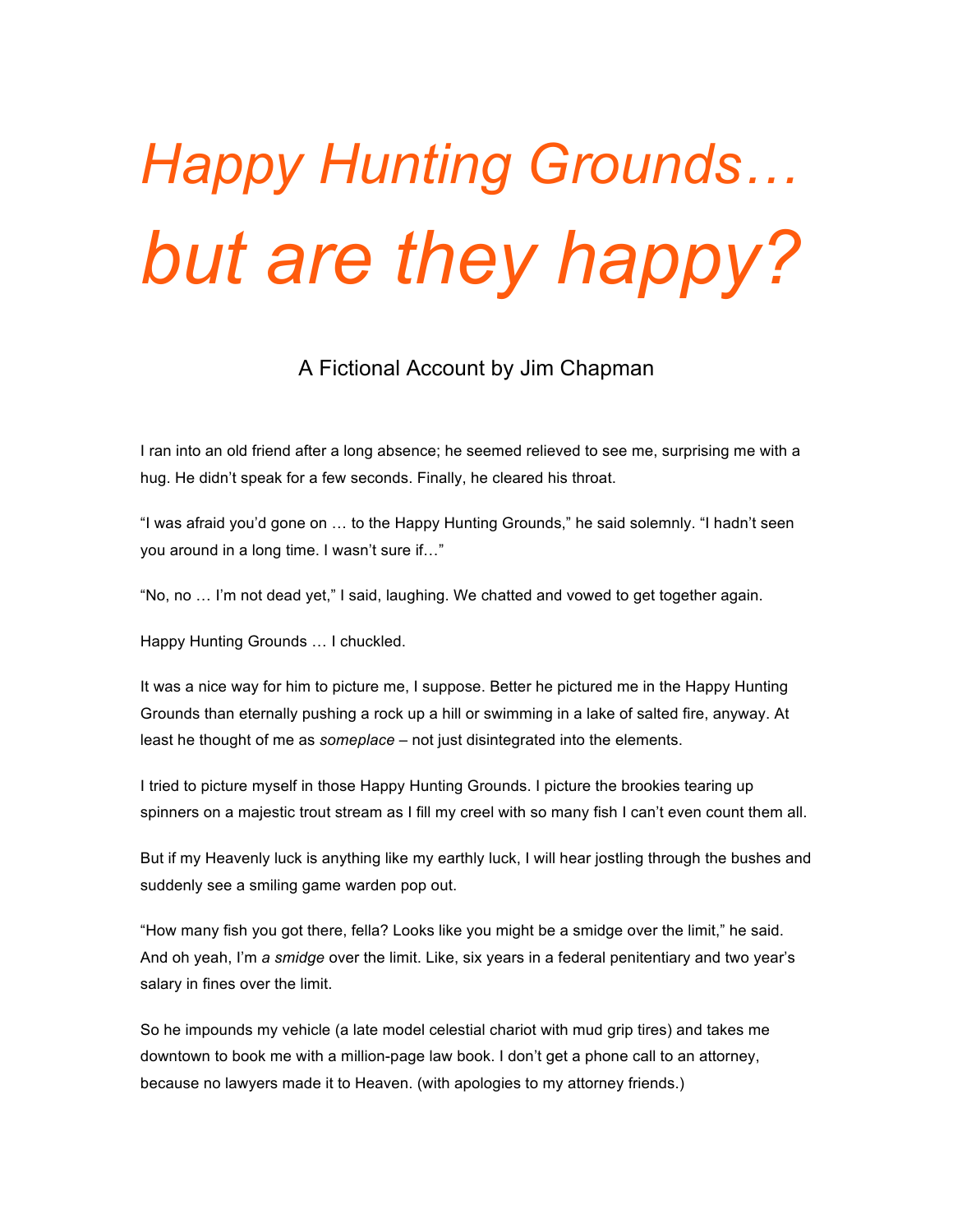So I quickly skip out on this vision of a better place, cause, frankly, *it ain't.*

Everyone has a name for the "better place" the world over: Happy Hunting Grounds, Valhalla, Elysian Fields, Heaven, Beulah Land, Paradise, Nirvana, the ether, the Shire, Asgard and dozens more.

The central idea is we're hoping it's *better* than right here, right now, because frankly, right here and now blows. Usually we cast about for a vision of the better place when things fall apart, such as at funerals.

I have a talented cousin who's often asked to sing at funerals, and when she croons "Beulah Land" with such ache and longing, I always choke up a bit.

*"I'm kind of homesick for a country*

*To which I've never been before.*

*No sad goodbyes will there be spoken*

*For time won't matter anymore."<sup>1</sup>*

Yeah, well, I know that feeling. I bet you've run into it, as well. Nothing soothes the insane ache that grips us when someone is taken from us, does it? It seems we can handle the sudden shock of loss, but we cannot handle the endless raw absence itself, month after month, year after year.

So we carry our memories in a desperate and white-knuckled way, as if we don't want those we've lost thinking we've forgotten them. (As if we even could). And we don't envision them as no longer being here, but rather, we picture them as being *someplace else.*

"Well, John's in a better place now," we say about the fellow lying in the casket. And everyone nods. Yes, he certainly *is* in a better place. And a top shelf mortician will even make the expression on the face of the guy lying there look like he's agreeing with everyone about being in a better place now. That's what you call a Southern coup de grâce.

But then just ask anyone to describe this "better place." Every single person offers a different idea on it – some being so far apart as to seem like hell for another person.

Written by Edgar Page Stites, 1876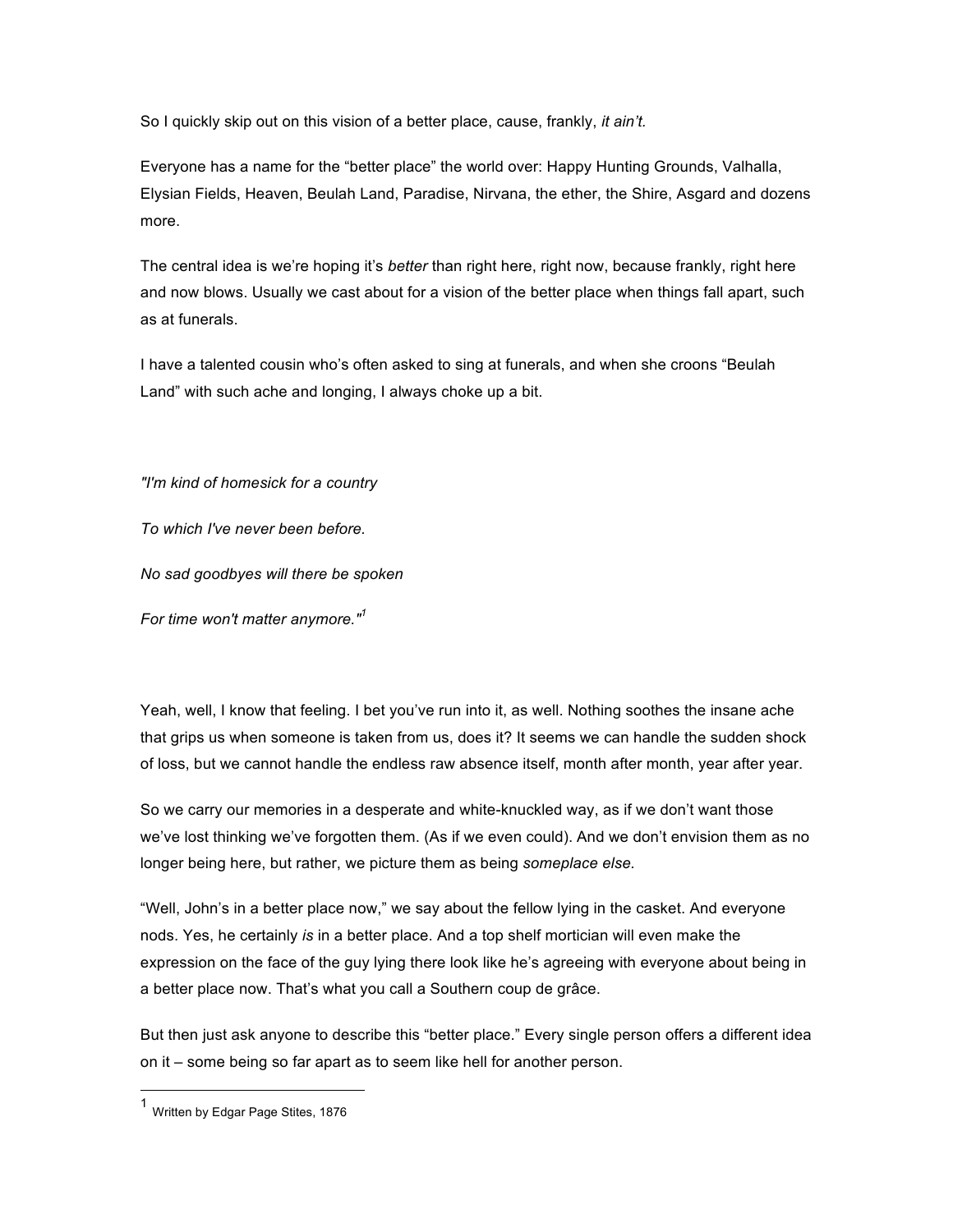And by the way, what do we really mean by "better"?

One common thread of the better concept is this: It's everything we consider good *here* – jacked up on steroids. It's the land of endless free Reese's cups. We get superman bodies with 24-inch biceps and can bench press a loaded school bus. Streets of gold. Pearls hanging everywhere. The keyword is swanky. And bling. Lots of bling. There, even a cat wears four gold Rolexes. Country boys get horseshoes and posts made of gold. Everyone gets credit out the wazoo. Buy the Lamborghini; get the mink stole and the bass boat.

Shucks! Buy two of each! This is the hereafter! The sky's the limit!

So we arrive at an idea of "better" by interpolating outward from an inward hotspot of unsatisfied yearning, thinking the better place will settle all accounts along the yearning curve.

Yet, there is a small problem with this equation. Actually, not a small problem at all. A barn door.

May I give an illustration of this dilemma?

Let's picture a well-heeled, old money, wealthy couple who have an auto accident one day and suddenly arrive in Heaven. A few days later, this couple's next door neighbors also arrive.

The four bluebloods pause to compare notes.

"Well, how does this place rate, Merrill?"

"Terrible," Merrill said. "No VIP rooms. I can't even find the country club! Decorations are gaudy, looks like all gold and pearls. Very showy. Very new money, strictly. No class. No parking at all. And I can't even locate my Bently."

"Well, how's the food here?"

"They don't even *serve* food here, Ship. They said we didn't need food here."

"The *hell* you say!" exclaimed Shipard. "They'll need to know I enjoy a filet mignon each Thursday for dinner. Medium rare!! And then a decent Cuban cigar and shot of Bushmills afterward. And Dom likes a Belgian mint after dinner. Somebody get me my lawyer! The manager! The cruise director! We'll get this crap straightened out right now!"

For Merrill and friends, this better place would be a *huge* disappointment, literally a hell. That's because we are crafting the vision using the human scale – the only scale we have. Based on insatiable desire and fear, this is what impels us to keep up with the Joneses, to get in a better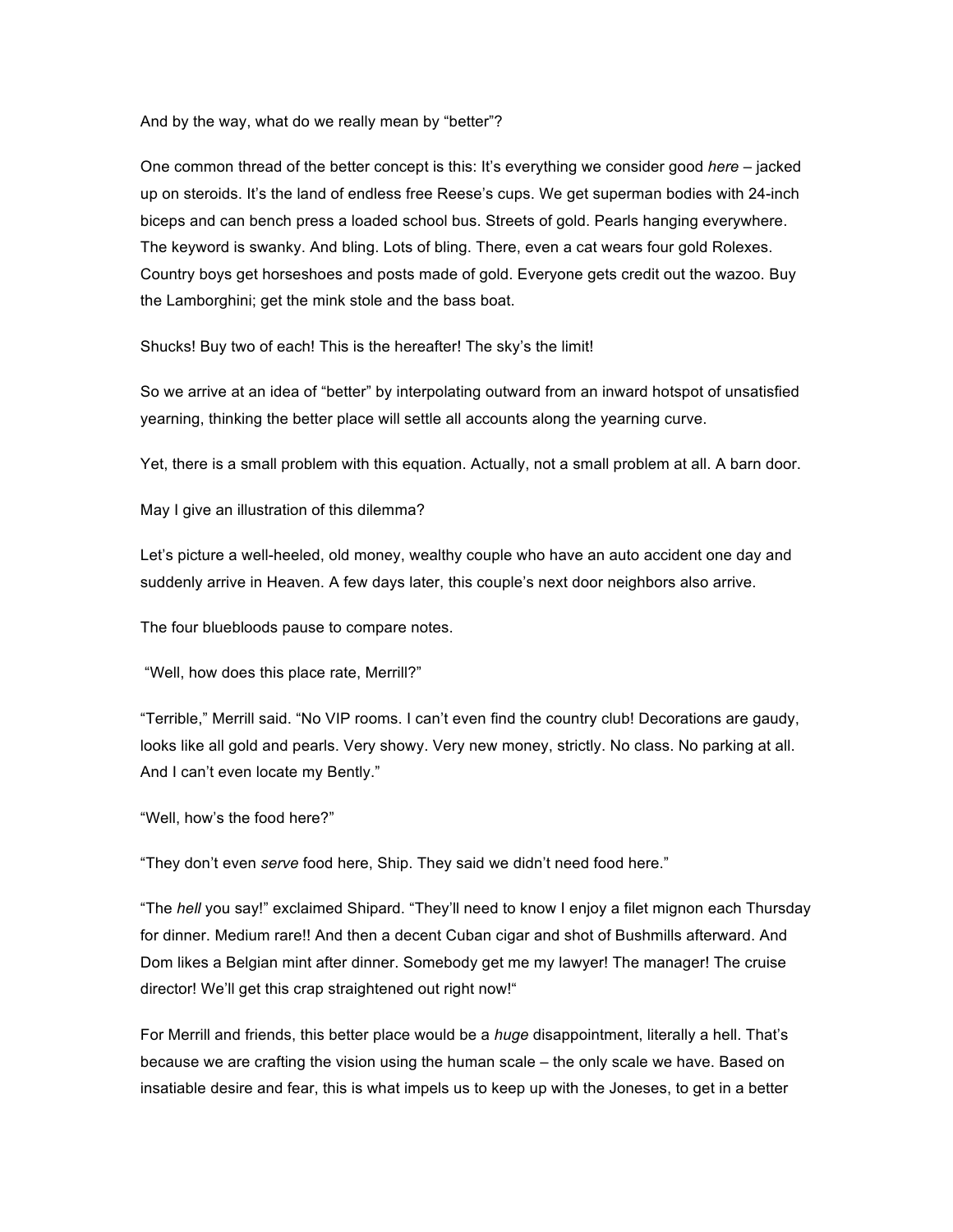neighborhood, a better job, a better reputation or a better spouse. And so we figure a "better place" must surely be a five-star joint, or else we missed the boat totally.

We also carry over individual preferences into the "better place," as far as what goes on there on a daily basis. For example, I grew up hearing from others that the better place was all about an eternal choir belting out hymns into eternity.

This was not music to my ears, as I could barely endure the final stanza of hymns each Sunday without squirming. I always prayed they'd "skip the third stanza' – and this was one of my earliest prayers. At least one of the more sincere ones.

I kept hoping someone might discover other activities available at the last minute, other options beyond the eternal choir. I was hoping they'd pop into the room and announce, "Hey! They just discovered a rec room with, like, 600 pinball machines, free corn dogs, coinless jukebox and looks like a bowling alley, skeet shooting range, race track, ball fields and tournament fishing beyond all that!"

This announcement never came.

If it were up to me, I'd arrange my better place with cool stuff – like open-wheel racing, watermelon catapults, hunting with falcons, lunker fishing, baseball games and giant Chinese buffets. Not to mention big-screen movie night, free rocket rides, racing go-karts with Elvis and jamming with Les Paul and Jimi Hendrix, and so on.

But no, I was told. None of that will be happening. It's *strictly* about the eternal choir, where everyone is droning hymns and jacked to the rafters on holy vigor. And you'd better get with this astigmatic vision of the place, son, or you'll be a real bump on a log.

That's when I protest that I am no good at singing; there's no hope for me to be in a choir.

But wait! They tell me, even if you can't sing here on earth, you can belt out songs like a pro up there. See, you get a super-turbo voice as part of the "better place" package.

Well, OK, yeah. I can get excited about it if I can blast away, singing stuff such as "She's a Lady" like Tom Jones. Maybe I need to practice some of his sly dance moves, I say.

Oh no, no, no, they tell me. Only certain pre-approved songs are getting sung, and "She's a Lady" definitely isn't one of them, bub.

How about "Jungle Boogie?" I ask. Surely I can sing that? Or "Burning Love?"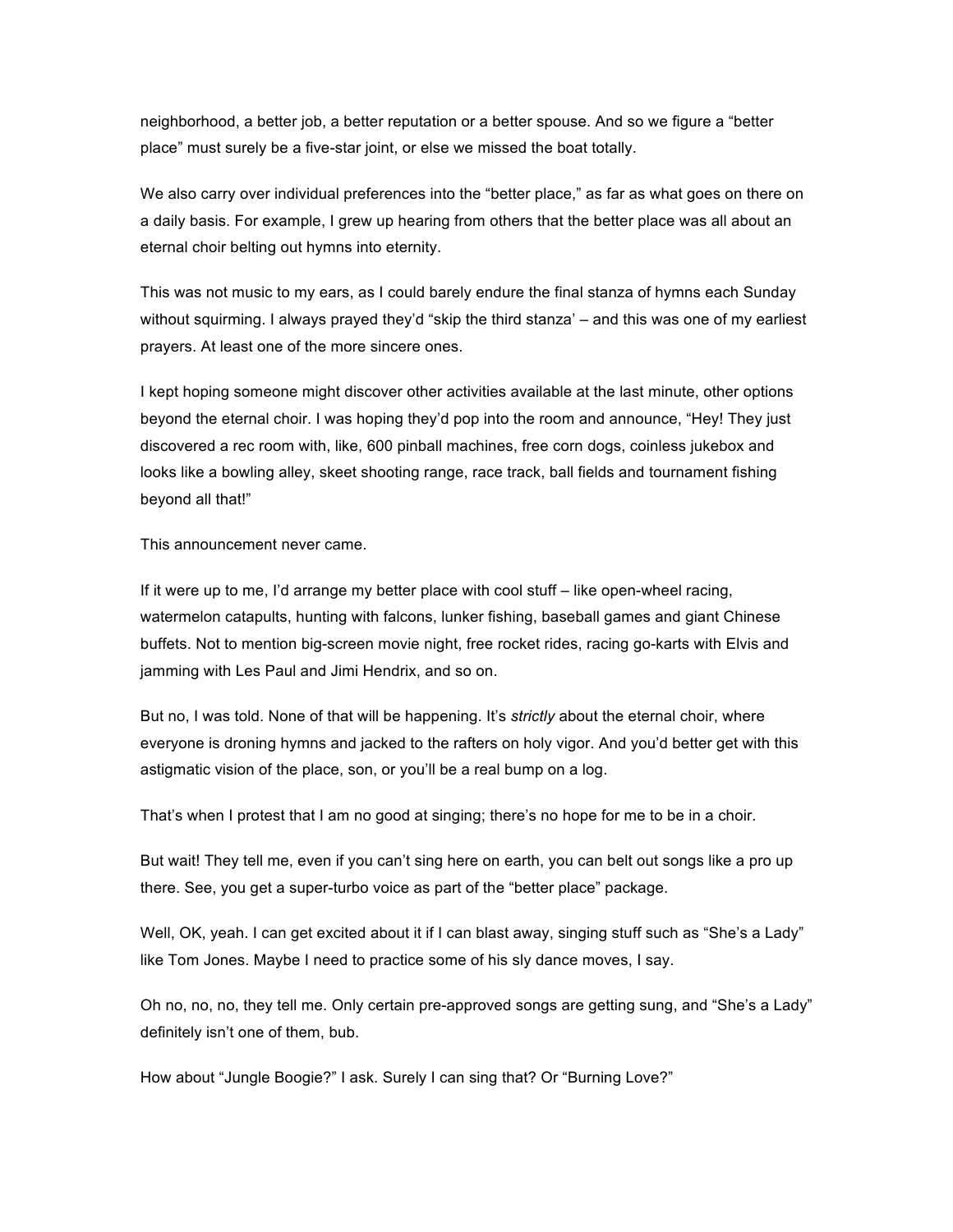## Nope.

I'm told that none of the songs I like will be allowed. Further, none of *anything* I like will be allowed, because my tastes and preferences are … let's just say it … sheer tripe, unlike *their* preferences, which are in holy alignment with the better place's management.

## Smirky smile.

It's then I have a revelation: I have crossed over into a vision of someone else's better place. when I should be in my own vision. Because once you leave your own vision and enter another's vision, you are subject to their after-life Gestapo that will make you conform to the rules of their vision – or else kindly take you to the basement to help clear your mind using sharp objects.

But then I stop in my tracks. Wait just a minute … what if we're on the wrong track in casting a vision of a better place? I mean, the better place is all about a *big* gain…I'm talking the "mutha" of all upgrades, right?

So what's the biggest gain I can think of?

I pause to ponder on the scriptures…they do not say that God endorses love, is full of love or is all about the love … but that God *is* love. And further, to *dwell* in that big love is to dwell in God, and God in us. (1 John 4:16)

The words "is" and "dwell" floor me, because they don't speak of the past or future – but of the present. So if I dwell in this "big love" now, then I don't care how anyone pictures their "better place." So I'm gonna just dwell. In fact, dwelling in joy and not worrying is the ultimate upgrade for me, because I typically gnaw at mind's psychological cage doors like a homesick beaver. It is my nature.

Now, about this kind of God love: I suspect it's bigger than, say, Montana, and bigger than the galaxies. It can't be bottled, mediated or parceled out. *It is untamable.* And what's untamable lies beyond the human's ability to cut it down and make it less than we are – which is all we know how to do when confronted with anything seriously beyond our range. (with apologies to my humanist friends).

Ah … we so desperately long to be in control, don't we?

Even in a better place, we want to be in charge, or at least on a sort of trustee system where we get free sodas and get to boss others around because we rank higher than the next person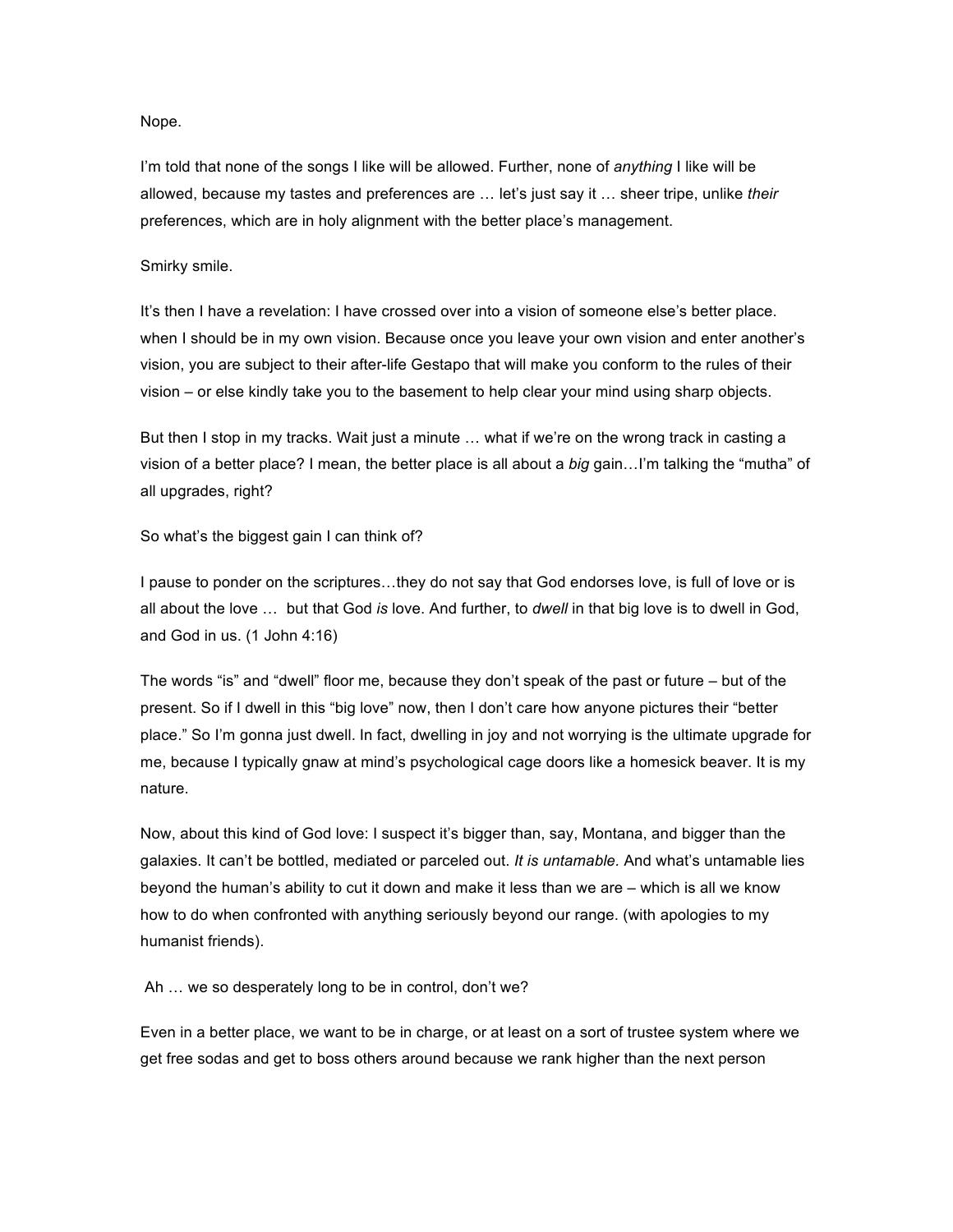because we are … good…and are more in alignment with the better place values and management.

Smirky smile.

And then, along comes this oddball fellow, this Jesus, and his words and deeds are so strange, yet compelling, then and now. ("Love one another." Forgive 70 times seven." "Anyone who is without sin go ahead and take a shot.")

We take note that he is earthy, sweet, wry, strong, forgiving; a blue-collar dude, a fisherman, one of us.

No pretensions whatsoever.

And we like this guy.

Then we are pained to learn the point isn't to *like* Jesus, but to *be like* him. It's not about putting those fish symbols on the back of our cars, being 'good', wearing 24-carat cross cufflinks or donning our lavender jackets, white belts and pretty frocks on Easter Sunday. In fact, those things seem very much contrary to what Jesus was talking about, if you think about it. (with apologies to my holy roller Easter Sunday dress-to-the-nines friends).

We forget that Christianity began blood soaked and hacked to the bone, with forgiveness and love and redemption yanked out of the jaws of hatred and all things foul and ghastly. We forget this is the strangest, most unexpected and sweetest gesture in our whole godforsaken lives – and this translates so poorly into our tidy world of opulence and stained glass sanctuaries with felted seats, high-tone floral arrangements and designer coffee shop lattes.

Is there any overlap between these two worlds? It seems like there *should* be…but that's just me, and clearly, I know nothing of such things.

But wait! I hear some of my friends say: I haven't studied all of this as much as they have, and, if I had, I would realize that they do know better, and their vision is so, so much closer than mine and in truer alignment with the better place's code of conduct.

Smirky smile.

Yet, I have studied it *some*, too, I announce.

And this I recall: Nobody has ever seen one speck or heard one peep of this better place, and neither can we even imagine it, either, according to scripture. (1 Corinthians 2)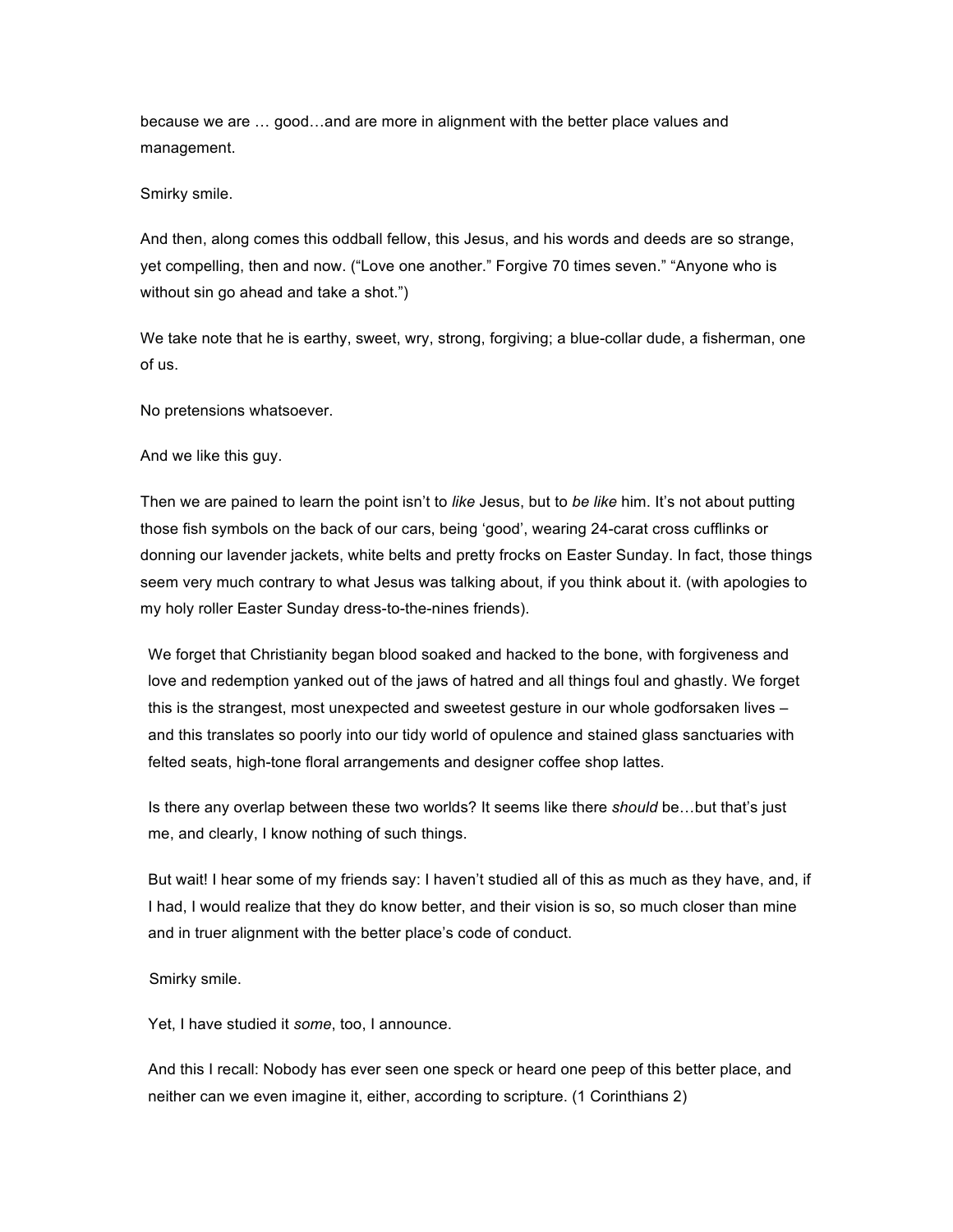But wait! I hear my atheist friends say, blast all this "pie-in-the-sky" business, we are merely blown back into smithereens, into nothingness, a pure state, and we then become stardust that plays a part in forming new worlds and new beings – hopefully ones that recycle and deny the binary.

## Well, all-righty, then!

Further, some of my younger friends eschew all of the above and endorse the new 'cheerful nihilism' – pushing the idea there's no meaning to life and, yes, it ends badly, but let's still cheerfully fly around like springtime robins just the same. 'just b-cuz'. This impulse to flit around seems isolated in the youth, as old nihilsts tend to fly off bridges and ledges more so than frolicking on lawns.

Still, no matter what, where, when we think the better place is, we need to picture it on occasion.

Like when we stand in front of a rouged-up fellow who's lying there in a casket. There is something in us that wants to envision him in a better place, because the poor boy is in a pickle, as things are now. In him, we see that we, too, will actually run out of time one day. That everyone does, no matter how much we ignore or whistle past the reality.

Yet our earthly visions of something truly grand fall short; we picture the better place much like a snow globe tableau of Las Vegas in the 1970s – shorn of its prostitution, gambling and traffic lights, of course.

So yes, for now, I am announcing some changes in my working vision of a better place: I hereby declare that I am going to allow open-wheel racing, water cannons, world-class pipeline surfing, Chinese buffets, Sunday dinner on the grounds, bait casting reels, endless smiles and sunsets, dogs and cats, caterwauling rock and roll, motorcycles, electric guitars amped up and hanging on every tree, big screen TV's and full size trucks with mud-grip tires and a gas tank always sitting on full.

This is my vision until I get where I am going and see for myself. Until then, my vision's as good as anyone's.

And if I find a game warden prowling around in my vision, I will arrest them and impound their vehicle (with apologies to my warden friends). Or, more likely, I will ask them to toss away the badge and join me fishing. We don't need no stinkin' badges anymore.

And if the eternal choir gets too loud, I'll shut them down because their music is interfering with me listening to Elvis singing 'hunka-hunka burnin' love." (with apologies to my choir friends)